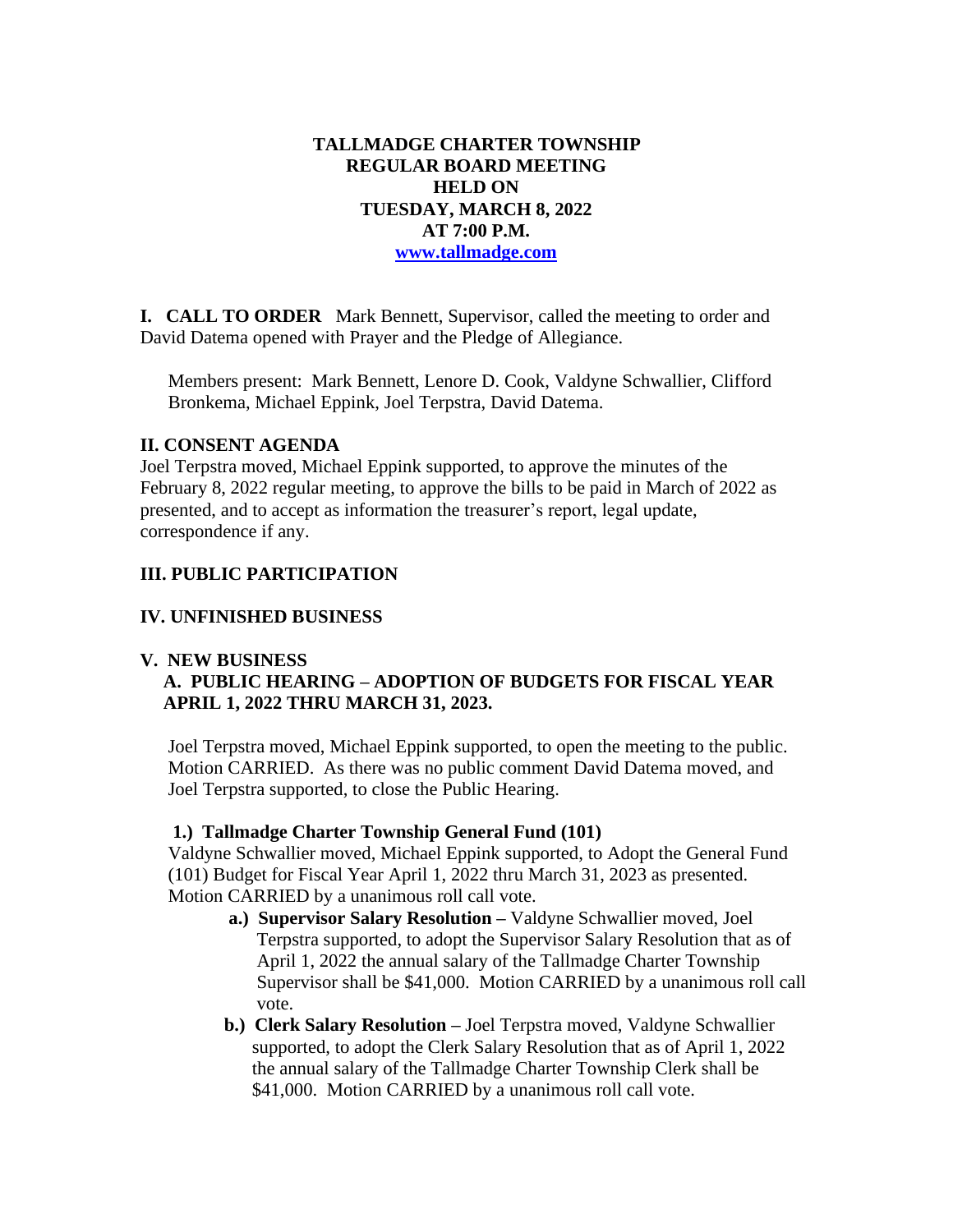- **c.) Treasurer Salary Resolution –** Joel Terpstra moved, David Datema supported, to adopt the Treasurer Salary Resolution that as of April 1, 2022 the annual salary of the Tallmadge Charter Township Treasurer shall be \$41,000. Motion CARRIED by a unanimous roll call vote.
- **d.) Trustee Compensation Resolution –** Lenore D. Cook moved, Valdyne Schwallier supported, to adopt the Trustee Compensation Resolution that as of April 1, 2022 the annual compensation of the Tallmadge Charter Township Trustee shall be \$3150 per fiscal year. Motion CARRIED by a unanimous roll call vote.

 **B. AMEND BUDGET –** Michael Eppink moved, Joel Terpstra supported, to allow the Clerk and Treasurer to amend the Budget for fiscal year April 1, 2021 thru March 31, 2022. Motion CARRIED.

 **C. FIRST READING –** RESTATED TRUCK ORDINANCE

 **D. FIRST READING** – SIDEWALK AND BICYCLE PATH ORDINANCE

 **E. FIRST READING** – MAP AMENDMENT ORDINANCE – Pater Storage at

 13781 2nd Avenue – Parcel # 70-10-01-400-036 – Rezone from General Commercial (C-2) to Industrial (I-1).

 **F. MILLAGES –** Motion needed to place two millage renewals on the August 2, 2022 Primary Election Ballot. Wright Tallmadge Fire Department – Operating – for four years and Tallmadge Charter Township Library for six years. Clifford Bronkema moved, Lenore D. Cook supported, to place the millages on the August Ballot. Motion CARRIED by a unanimous roll call vote.

# **G. CONSUMERS ENERGY**

 **1**.) Clifford Bronkema moved, Lenore D. Cook supported, to install a Street Light at the corner of Heron Drive and Kenowa Avenue at a cost of \$2120. Motion CARRIED.

 **2.)** Valdyne Schwallier moved, Michael Eppink supported, to install a Street Light at the corner of Heron Drive and Johnson Street at a cost of \$100. Motion CARRIED.

# **VI. SUPERVISOR COMMENTS AND COMMITTEE REPORTS**

# **Supervisor: Mark Bennett**

- $+$  3<sup>rd</sup> Avenue Industrial Park non compliant business
	- + Dangerous Building on Leonard
	- + De Groot Drain

# **Planning Commission; Joel Terpstra**

 + Sidewalk Ordinance, Restated Truck Ordinance, Contract Rezone for Pater on 2nd Avenue

# **Zoning Board of Appeals: Clifford Bronkema**.

**Fire Dept Rep: Michael Eppink**

 **Fire Dept – Michael Gavin, Fire Chief** See Attached